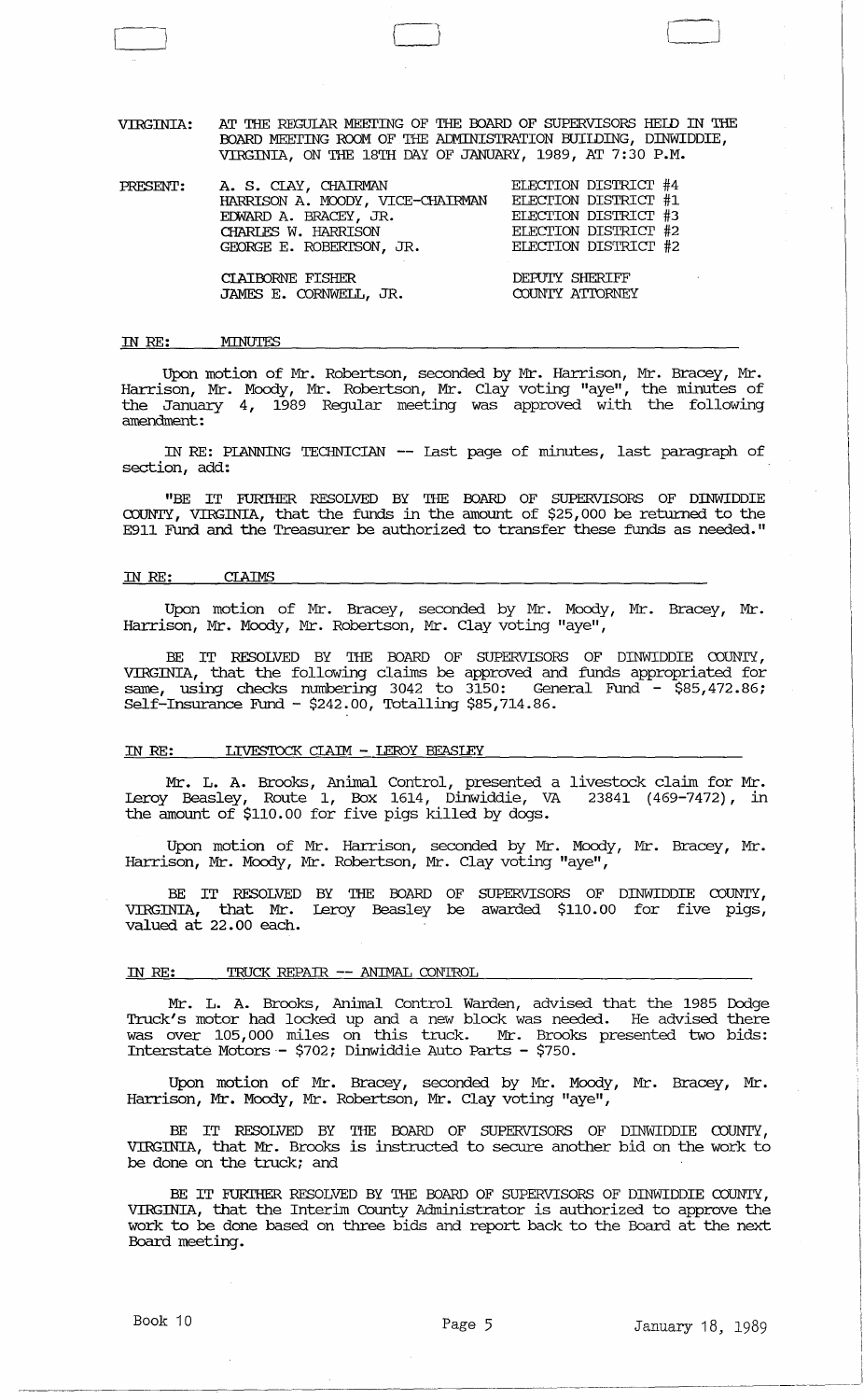#### IN *RE:* PRESENTATION OF AWARDS

1. Mr. John Marshall IDftis was presented a plaque for outstanding Service from 1973 to 1988.

2. Mr. Robert Hugh williams was presented a plaque for outstanding service from 1974 to 1989.

### IN *RE:* CITIZEN COMMENTS

Mr. Richard Earl appeared before the board and again questioned Dinwiddie's involvement in the refuse firm located on Puddledock Road for which Prince George has issued Revenue Bonds. He stated they keep using Dinwiddie's name and suggested to the Board to either 'kill it or cure it'; if we are part of this, we need to acknowledge it and if we're not, we need It we are part of this, we hear to acknowledge it and if we re not, we he<br>to let them know. He stated it was misleading and needed to be corrected.

Mr. Earl questioned if it was true livestock had not been assessed since 1979 and why hadn't livestock been taxed since 1979. Mrs. Quesenberry, Interim County Administrator, advised that without action from the Board, livestock would be taxable because we do not have an ordinance on the books where they would be exempt. The Commissioner of Revenue is working on detennining the exact year when it was last assessed. However, it is something that the Board is discussing right now and action would have to be taken to actually by code, exempt the livestock.

Mr. Earl raised the following questions and suggested the Board, as goverrnnent figures, look into same and provide answers to the citizens: Is 71% of County land in land Use? Is 63% of County revenue, paid by the Northern part of the County? Was there a gentlemen's agreement reached at the time a business tax was levied in the County, that a public hearing on land Use would be held? Has the proposed race track for Dinwiddie County been approved by NASCAR? Has all of the land been obtained for the race track? Has a member of the Board of supervisors been dumping tires in a quarry of another county resident? Did the fonner County Administrator, prior to Mr. Barton, go over the County Planner's head and put buildings in violation of the Master Zoning regulation? Has dirt from the Dinwiddie county Landfill been sold for \$8.00 a truck load, now Dinwiddie has to buy back dirt to cover the trash? Did the fonner Building Inspector approve construction without going out to see it?

### IN RE: **AMENDMENTS TO AGENDA**

Upon motion of Mr. Robertson, seconded by Mr. Harrison, Mr. Bracey, Mr. Harrison, Mr. Moody, Mr. Robertson, Mr. Clay voting "aye", the following amendments were approved for addition to the agenda:

#### 1. Landfill Trench

2. Request by Old Dominion Electric Corp. - Authorize Exemption on Air Pollution Control Equipment

3. Executive session - 3 Personnel; 1 Legal; 4 Industrial

# IN RE: PUBLIC HEARING -- A-88-37 - FLOOD PIAIN ORDINANCE

This being the time and place as advertised in the Progress-Index Newspaper on Wednesday, January 4 and January 11, 1989, for the Board of SUpervisors to conduct a public hearing to consider for adoption an ordinance revoking and reenacting Chapter 11 of the County code of Dinwiddie, Virginia, by establishing flood plain districts, by requiring the issuance of pennits for development, and by providing factors and conditions for variances to the terms of the ordinances.

Mr. Jim Cornwell, County Attorney, presented the request to revoke Chapter 11 of the Code and replace it with a new revised Flood Plain Ordinance. He stated the Federal Gove:rnment drafts the Flood Plain Ordinances for all of the Counties that come under the Flood Insurance ordinances for all of the counties that come under the flood insurance<br>Program. The Federal Government has determined it necessary to redraft all of the Flood Plain Ordinances in the United states to make it clearer. Mr. Cornwell advised the County adopt the Flood Plain Ordinance so those persons

 $-$ 

/.  $K$  $K$  $R$ <sup> $4C$ </sup>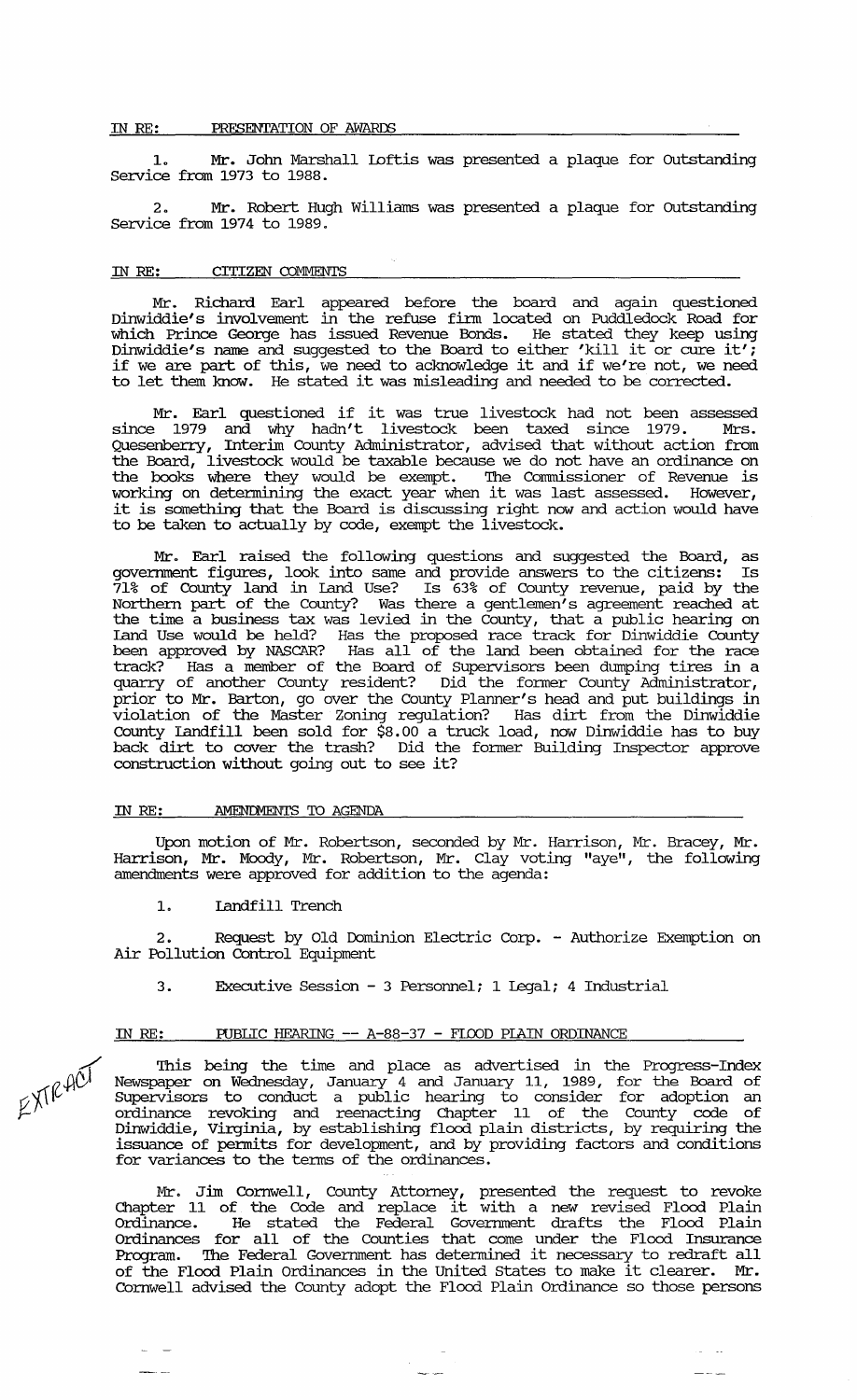who have structures or construct structures in a Flood Plain District have available to them insurance through the Federal Government as a subsidized Without the Flood Plain Ordinance, they would not be able to participate in that Flood Insurance.

 $\begin{array}{ccc} \hline \multicolumn{3}{c}{} & \multicolumn{3}{c}{} & \multicolumn{3}{c}{} & \multicolumn{3}{c}{} & \multicolumn{3}{c}{} & \multicolumn{3}{c}{} & \multicolumn{3}{c}{} & \multicolumn{3}{c}{} & \multicolumn{3}{c}{} & \multicolumn{3}{c}{} & \multicolumn{3}{c}{} & \multicolumn{3}{c}{} & \multicolumn{3}{c}{} & \multicolumn{3}{c}{} & \multicolumn{3}{c}{} & \multicolumn{3}{c}{} & \multicolumn{3}{c}{} & \multicolumn{3}{c}{} & \multicolumn{3}{c}{} & \$ 

On November 9, 1988, the Plarming commission unanimously approved this change •

. Mr. Pete Thrower spoke in favor of the change, no one spoke in opposition.

Upon motion of Mr. Bracey, seconded by Mr. Moody, Mr. Bracey, Mr. Harrison, Mr. Moody, Mr. Robertson, Mr. Clay voting "aye",

BE IT ORDAINED BY THE BOARD OF SUPERVISORS OF DINWIDDIE COUNTY,<br>VIRGINIA, that the Dinwiddie County Code, as adopted, and as heretofore amended, be further amended by revoking and reenacting Chapter 11 - Flood Protection as follows, and in all other respects be reordained.

#### CHAPTER 11

ARTICLE I-GENERAL PROVISIONS EXTRACT

*)j* Section 1.1 - Purpose

The purpose of these provisions is to prevent the loss of life and property, the creation of health and safety hazards, the disruption of commerce and governmental services, the extraordinary and unnecessary expenditure of public funds for flood protection and relief, and the impainnent of the tax base by:

- A. Regulating uses, activities, and development which, alone or in combination with other existing or future uses, activities, and development, will cause unacceptable increases in flood heights, velocities, and frequencies.
- B. Restricting or prohibiting certain uses, activities, and development from locating within areas subject to flooding.
- C. Requiring all those uses, activities, and developments that do occur in flood-prone areas to be protected and/or foolproof against flooding and flood damage.
	- . D. Protecting individuals from buying lands and structures which are unsuited for intended purposes because of flood hazards.

### section 1.2 - Applicability

These provisions shall apply to all lands within the jurisdiction of Dinwiddie County, Virginia and identified as being in the lOO-year flocxi plain by the Federal Insurance Administration.

Section 1.3 - Compliance and Liability

- A. No land shall hereafter be developed and no structure shall be located, relocated, constructed, reconstructed, enlarged, or . structuraily altered except in full compliance with the terms and provisions of this ordinance and any other applicable ordinances and regulations which apply to uses wi thin the jurisdiction of this ordinance.
- B. The degree of flood protection sought by the provisions of this ordinance is considered reasonable for regulatory purposes and is based on acceptable engineering methods of study. Larger floods may occur on rare occasions. Flood heights may be increased by man-made or natural causes, such as ice jams and bridge openings restricted by debris. '!his ordinance does not imply that areas outside the flocxi plain districts, or that land uses permitted within such districts will be free from flooding or flood damages.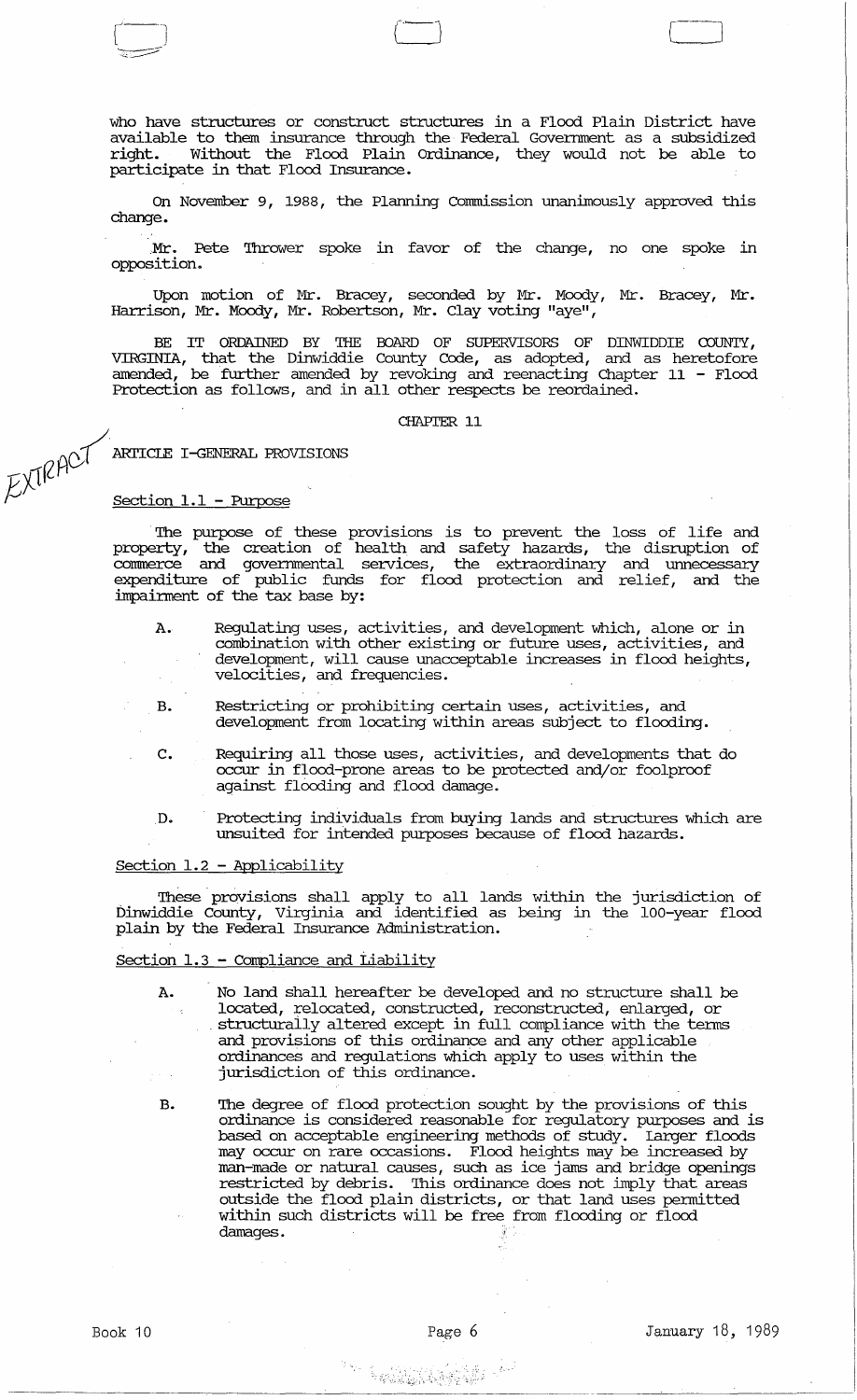C. This ordinance shall not create liability on the part of<br>ddie County or any officer or employee thereof for any flood damages Dinwiddie County or any officer or employee thereof for any flood damages that result from reliance on this ordinance or any administrative decision lawfully made thereunder.

### Section 1.4 - Abrogation and Greater Restrictions

This ordinance supersedes any ordinance currently in effect in flood-prone areas. However, any underlying ordinance shall remain in full force and effect to the extent that its provisions are more restrictive than this ordinance.

## section 1.5 - severability

If any section, subsection, paragraph, sentence, clause, or phrase of this ordinance shall be declared invalid for any reason whatever, such decision shall not affect the remaining portions of this ordinance. The remaining portions shall remain in full force and effect; and for this purpose, the provisions of this ordinance are hereby declared to be severable.

section 1.6 - Penalties

- A. Any person who fails to comply with any of the requirements or provisions of this ordinance or directions of the zoning officer or any other authorized employee of Dinwiddie County shall be guilty of a misdemeanor of the first class and subject to the penalties therefor.
- B. In addition to the above penalties, all other actions are hereby reserved, including an action in equity for the proper enforcement of this ordinance. The imposition of a fine or penalty for any violation of, or noncompliance with, this ordinance shall not excuse the violation or noncompliance to pennit it to continue; and all such persons shall be required to correct or remedy such violations or noncompliances within a  ${\tt reasonable\ time.}$  Any structure constructed, reconstructed, enlarged, altered, or relocated in noncompliance with this ordinance may be declared by the director of planning of Dinwiddie County to be a public nuisance and abatable as such. Flood insurance may be withheld from structures constructed in violation of this ordinance.

ARTICIE II - DEFINITIONS

- A. Development any man-made change to improved or unimproved real estate, including, but not limited to, buildings or other structures, the placement of manufactured homes, streets, and other paving, utilities, filling, grading, excavation, mining, dredging, or drilling operations.
- B. Flood A general and temporary inundation of normally dry land areas.
- c. Floodplain (a) A relatively flat or low land area adjoining a river, stream, or watercourse which is subject to partial or complete inundation; (b) an area subject to the unusual and rapid accumulation or runoff of surface waters from any source.
- D. Manufactured Homes A structure, transportable in one or more sections, which is built on a pennanent chassis, and designed to be used with or without pennanent foundation, when connected to the required utilities. The term also includes park trailers, travel trailers, and other similar vehicles placed on a site for greater than 180 days.
- E. Manufactured Home Park/Subdivision A parcel (or contiguous parcels) of land divided into two or more lots for rent or sale.
- F. Base Flood/One-Hundred Year Flood A flood that, on the <u>also risoly one hand call rised</u> in 11992 and, on any metal has a one (1) percent chance of occurring each year, although the flood may occur in any year).

 $\mathcal{A}$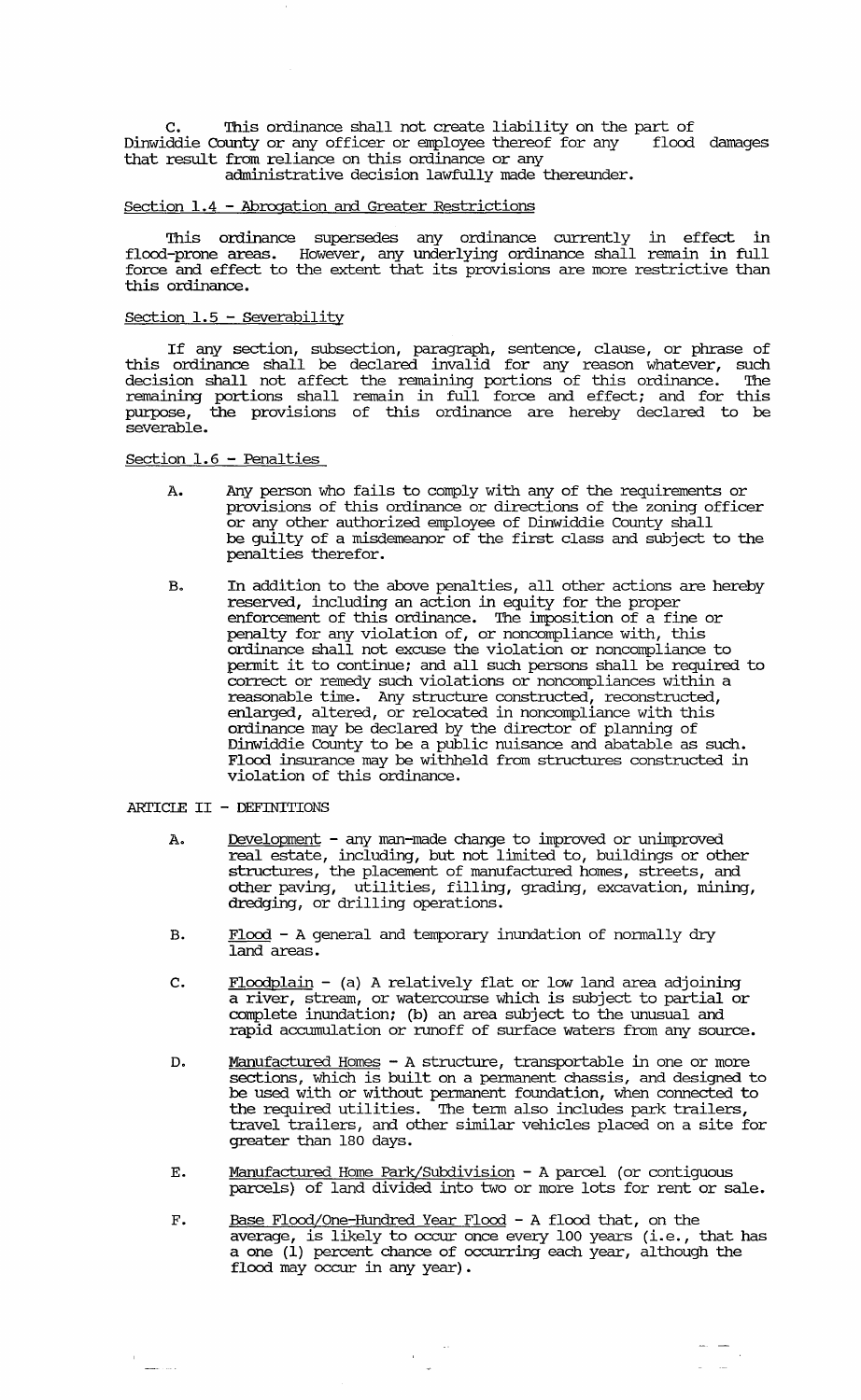G. Floodway- The designated area of the floodplain required to<br>I and discharge flood waters of a given magnitude. For the purposes carry and discharge flood waters of a given magnitude. For the of this ordinance, the floodway shall be capable of

- accommodation of a flood of the one hundred (100)-year magnitude.
- H. Board of Zoning Appeals- The board appointed to review appeals made by individuals with regard to decisions of the zoning administrator in the interpretation of this ordinance.
- 1. Flood-Prone Area- Any land area susceptible to being inundated by water from any source.

ARTICLE III - ESTABLISHMENT OF ZONING DISTRICTS

### section 3.1 - Description of Districts

A. Basis of Districts

The various floodplain districts shall include areas subject to<br>inundation by waters of the one hundred (100)-vear flood. The basis inundation by waters of the one hundred  $(100)$ -year flood. for the delineation of these districts shall be the Flood Insurance Study for Dinwiddie County prepared by the Federal Emergency Management Agency, Federal Insurance Administration, dated July 1, 1978, as amended.

1. The Floodway District is delineated, for purposes of this ordinance, using the criterion that certain areas within the floodplain must be capable of carrying the waters of one hundred (lOO)-year flood without increasing the water surface elevation of that flood more than one (1) foot at any point. 'Ihe areas included in this District are specifically defined in Table 2 of the above-referenced Flood Insurance Study and shown on the accompanying Flood Boundary and Floodway Map or Flood Insurance Rate Map.

2. The Flood-Fringe District shall be that area of the one hundred (lOO)-year floodplain not included in the Floodway District. The basis for the outmost boundary of this District shall be the one hundred (100)-year flood elevations contained in the flood profiles of the above-referenced Flood Insurance study and as shown on the accompanying Flood Boundary and Floodway Map 'or Flood Insurance Rate Map.

The Approximated Floodplain District shall be that floodplain area for which no delineated flood profiles or elevations are provided, but where a one hundred (100) -year floodplain boundary has been approximated Such areas are shown as Zone A on the maps accompanying the Flood Insurance Study. For these areas, one hundred (lOO)-year flood elevations and floodway information from other federal, state, or other acceptable source shall be used, when available. When such other acceptable information is not available, the elevation shall be detennined by using the elevation of a point on the boundary of the identified floodplain area which is nearest the construction site.

B. OVerlay Concept

1. The Floodplain Districts described above shall be overlays to the existing underlying districts as shown on the Official Zoning Ordinance Map, and as such, the provisions for the floodplain districts shall serve as a supplement to the underlying district provisions.

2. Any conflict between the provisions or requirements of the Floodplain Districts and those of any underlying district, the more restrictive provisions and/or those pertaining to the floodplain districts shall apply.

3. In the. event any provision concerning a Floodplain District is declared inapplicable as a result of any legislative or administrative actions or judicial decision, the basic underlying provisions shall remain inapplicable.

### Section 3.2 - Official Zoning Map

The boundaries of the Floodplain Districts are established as shown on the Flood Boundary and Floodway and/or Flood Insurance Rate Map which is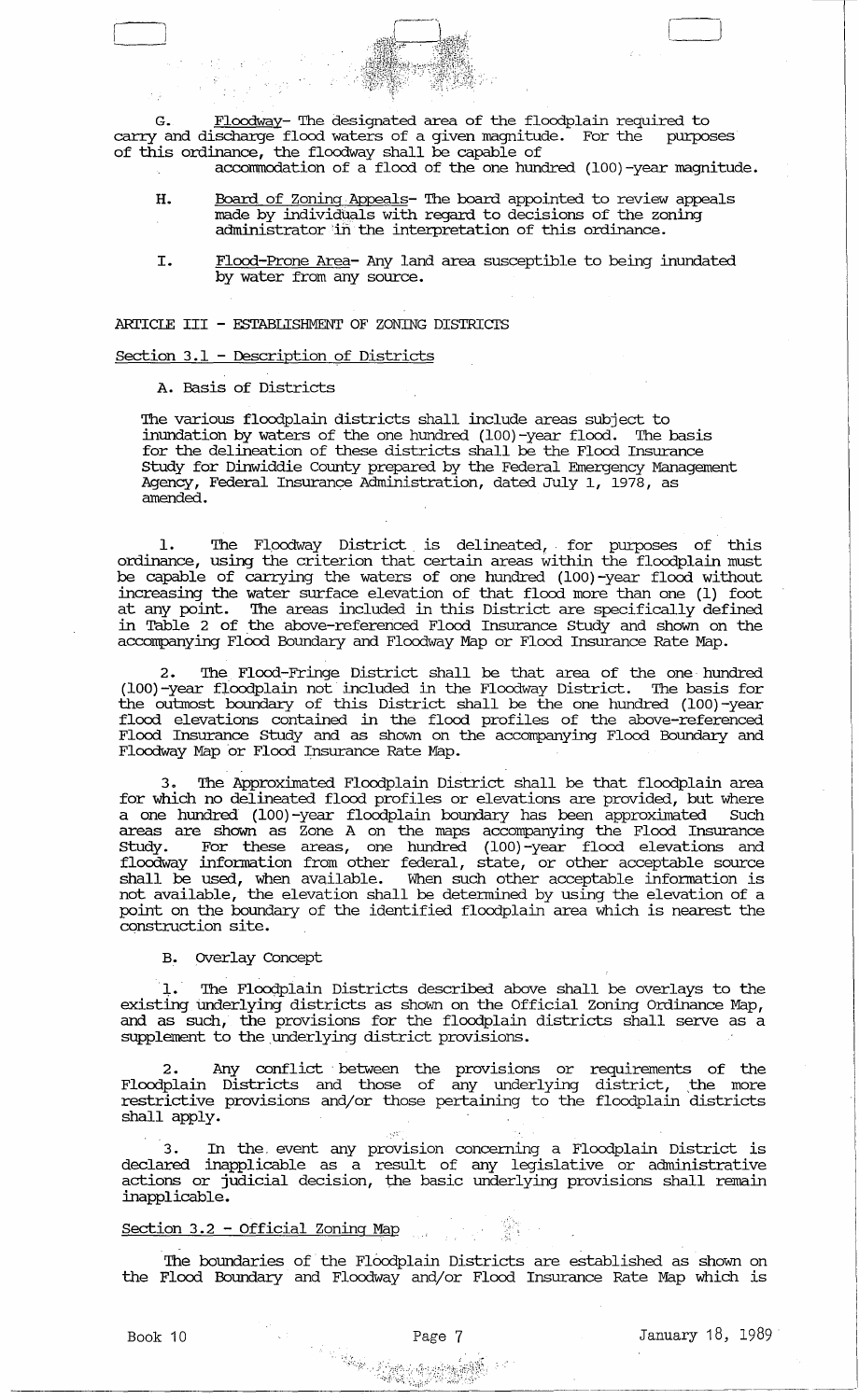declared to be a part of this ordinance and which shall be kept on file at the county administrator's offices.

# section 3.3 - District Boundary Changes

The delineation of any of the Floodplain Districts may be revised by the Dinwiddie County Planning commission where natural or man-made changes have occurred and/or where more detailed studies have been conducted or undertaken by the U. S. Anny Corps of Engineers or other qualified agency, or an individual documents the need for possibility for such change. However, prior to any such change, approval must be obtained from the Federal Insurance Administration.

## section 3.4 - Interpretation of District Boundaries

Initial interpretations of the boundaries of the Floodplain Districts shall be made by the zoning Officer. Should a dispute arise concerning the boundaries of any of the Districts, the Board of zoning Appeals shall make the necessary detennination. The person questioning or contesting the location of the District boundary shall be given a reasonable opportunity to present his case to the Board and to submit his own technical evidence if he so desires.

## ARTICLE IV - DISTRICT PROVISIONS

All uses, activities, and development occurring within any floodplain district shall be undertaken only upon the issuance of a zoning pennit. SUch development shall be undertaken only in strict compliance with the provisions of this Ordinance and with all other applicable codes and ordinances, such as the Virginia Unifonn statewide Building Code and the Dinwiddie County SUbdivision Regulations. Prior to the issuance of any such pennit, the Zoning Officer shall require all applications to include compliance with all applicable state and federal laws. Under no circmnstances shall any use, activity, and/or development adversely affect the capacity of the channels or floodways of any watercourse, drainage ditch, or any other drainage facility or system.

Prior to any proposed alteration or relocation of any channels or of any watercourse, stream, etc., within this municipality, approval shall be obtained from the Division of Soil and Water Conservation (Deparbnent of Conservation and Historic Resources). A pennit from the U. S. Corps of Engineers and the Marine Resources Commission, and certification from the State Water Control Board may be necessary ( a joint pennit application is available from any one of these three organizations). Further notification of the proposal shall be given to all affected adjacent municipalities. Copies of such notifications shall be provided to the Division of Soil and Water Conservation (Department of Conservation and Historic Resources), and the Federal Insurance Administration.

All applications for development in the flood plain district and all building pennits issued for the flood plain shall incorporate the following infonnation:

- A. For structures that have been elevated, the elevation of the lowest floor (including basement) .
- B. For structures that have been floodproofed (nonresidential only), the elevation to which the structure has been floodproofed.
- C. The elevation of the one hundred (100)-year flood.

All manufactured homes to be placed or substantially improved within the floodplain district shall be placed on a pennanent foundation and elevated and anchored in accordance with the Virginia unifonn Statewide Building Code.

### Section 4.1 - Floodway District

 $\sim$   $\sim$   $\sim$ 

In the Floodway District, no development shall be pennitted except where the effect of such development on flood heights is fully offset by accompanying improvements which have been approved by all appropriate local and/or state authorities, as required above.

 $\begin{array}{c} \begin{array}{c} \text{if } \mathbf{a} \\ \text{if } \mathbf{b} \end{array} \end{array}$ 

 $\mathbf{v}(\mathbf{v}) = \mathbf{v}(\mathbf{v})$  $\mathbf{r}$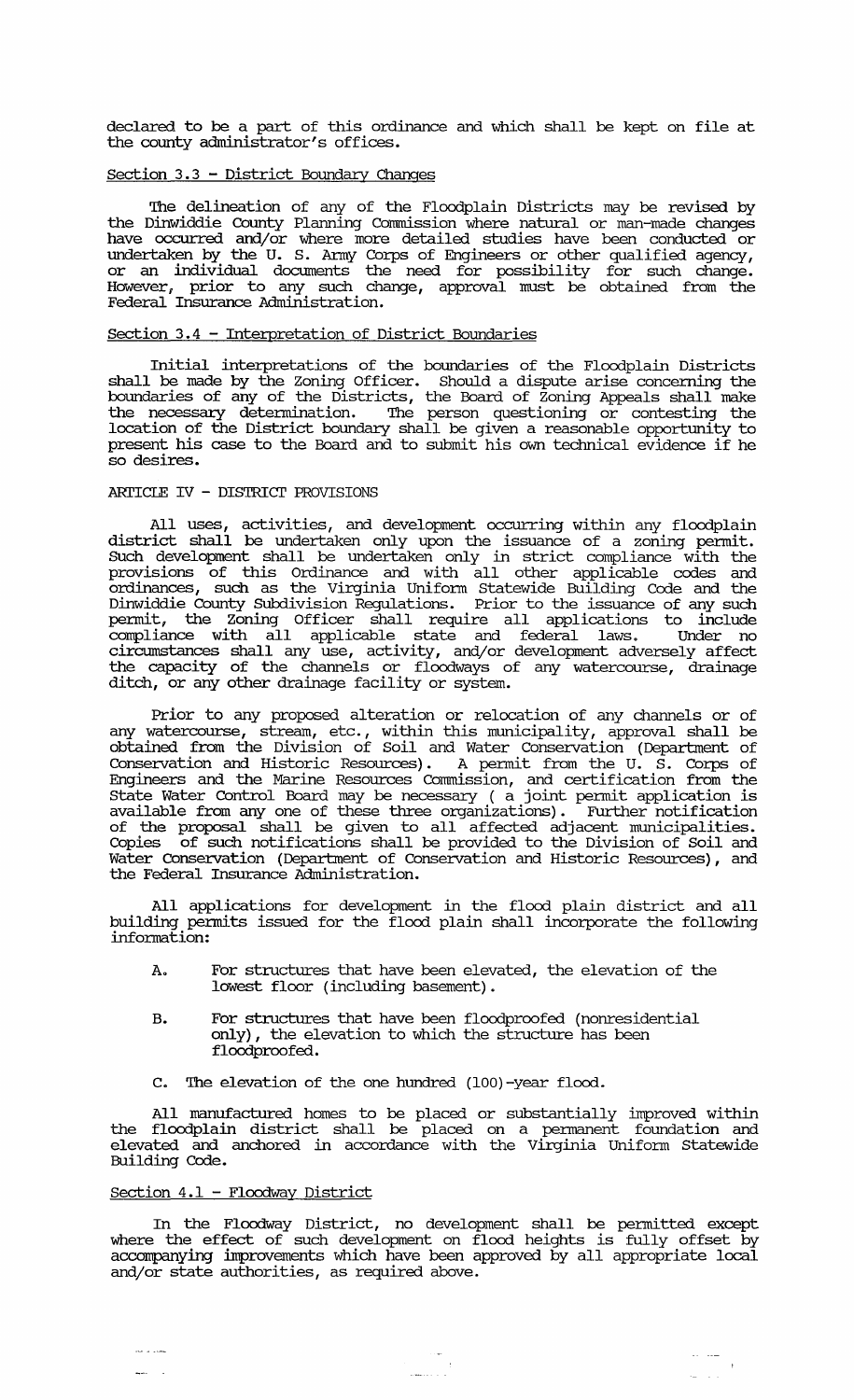The placement of any manufactured home, except in an existing manufactured home park or subdivision, within the Floodway District is specifically prohibited.

r-2-L~.J r

### PERMITTED USES

In the Floodway District, the following uses and activities are permitted provided that they are in compliance with the provisions of the underlying district and are not prohibited by any other ordinance and provided that they do not require structures, fill, or storage of materials and equipment:

- A. Agricultural uses, such as general fanning, pasture, grazing, outdoor plant nurseries, horticulture, truck fanning, forestry, sod farming, and wild crop harvesting.
- B. Public and private recreational uses and activities, such as parks, day camps, picnic grounds, golf courses, boat launching and swinmring areas, horseback riding and hiking trails, wildlife and nature preserves, game fanns, fish hatcheries, trap and skeet game ranges, and hunting and fishing areas.
- C. Accessory residential uses, such as yard areas, gardens, play areas, and previous loading areas.
- D. Accessory industrial and commercial uses, such as yard areas, previous parking and loading areas, airport landing strips, etc.

### Section 4.2 - Flood-Fringe and Approximated Flood plain Districts

In the Flood-Fringe and Approximated Flood plain Districts, the development and/or use of land shall be permitted in accordance with the regulations of the underlying district provided that all such uses, activities, and/or development shall be undertaken in strict compliance with the flood proofing and related provisions contained in the Virginia Uniform statewide Building Code and other applicable codes and ordinances.

Within the Approximated Flood plain District, the applicant shall also delineate a floodway area based on the requirement that all existing and future development not increase the one hundred (100) -year flood elevation more than one foot at any one point. The engineering principle--equal reduction of conveyance--shall be used to make the determination of increased flood heights. .

Within the floodway area delineated by the applicant, no development shall be permitted except where the effect of such development on flood heights is fully offset by accompanying improvements which have been approved by all appropriate local and/or state authorities, as required above.

section 4.3 - Design Criteria For utilities and Facilities

A. Sanitary Sewer Facilities

All new or replacement sanitary sewer facilities and private package sewage treatment plants (including all pumping stations and collector systems) shall be designed to minimize or eliminate infiltration of flood waters into the systems and discharges from the systems into the flood waters. In addition, they should be located and constructed to minimize or eliminate flood damage and impairment.

### B. Water Facilities

All new or replacement water, facilities shall be designed to minimize or eliminate infiltration of flood waters into the system and be located and constructed to minimize or eliminate flood damages.

C. Drainage Facilities

All storm drainage facilities shall be designed to convey the flow surface waters without damage to persons or property. The systems surface waters without damage to persons or property. shall ensure drainage away from buildings and onsite waste disposal

in<br>Peripan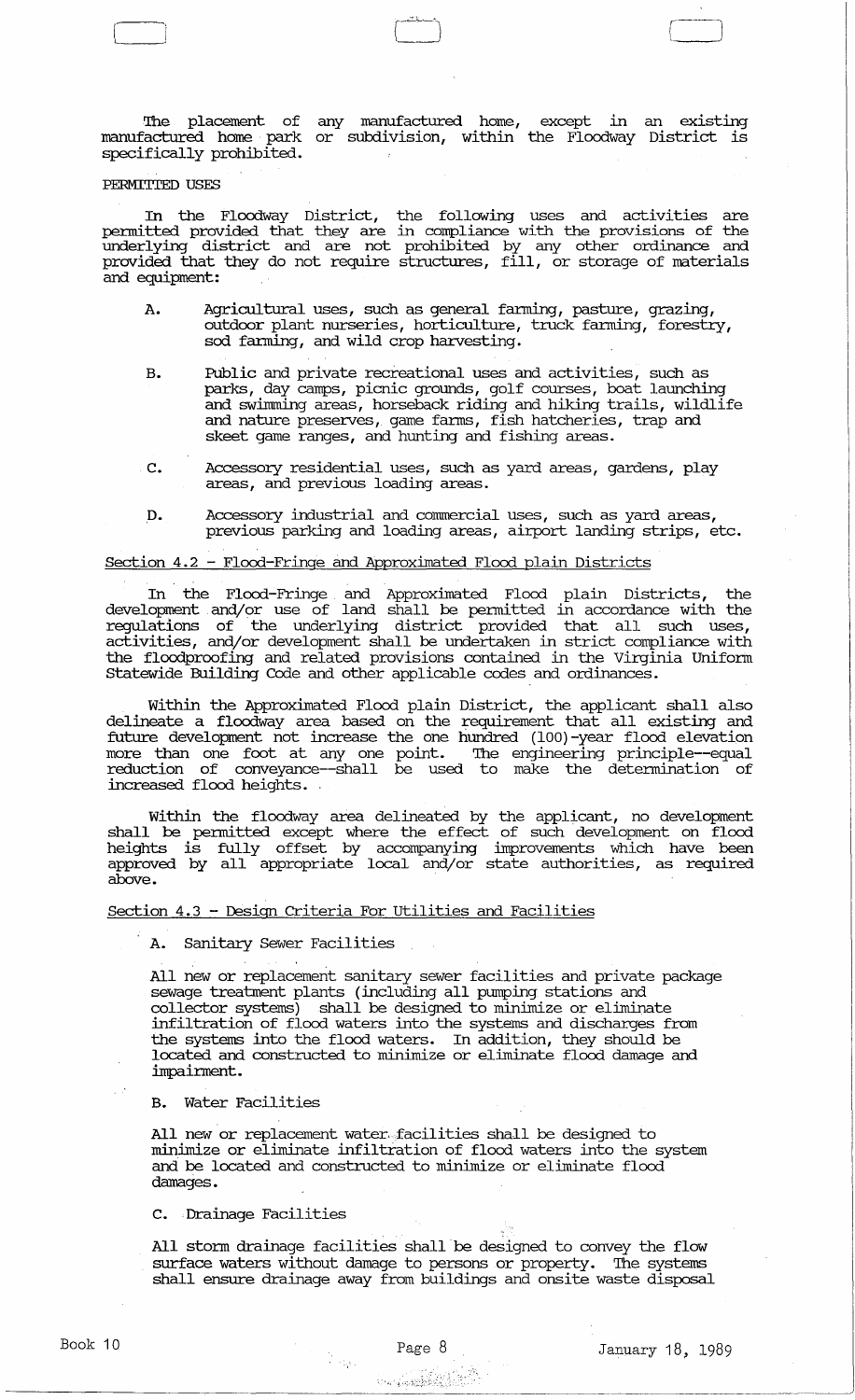sites. The director of planning may require a primarily underground system to acconnnodate frequent floods and a secondary surface system to acconnnodate larger, less frequent floods. Drainage plans shall be consistent with local and regional drainage

plans. The facilities shall be designed to prevent the discharge of excess runoff onto adjacent properties.

D. utilities

All utilities, such as gas lines, electrical and telephone systems being placed in flood-prone areas should be located, elevated (where possible), and constructed to minimize the chance of impainnent during a flooding occurrence.

E. streets and Sidewalks

streets and sidewalks should be designed to minimize their potential for increasing and aggravating the levels of flood flow. Drainage openings shall be required to sufficiently discharge flood flows without unduly increasing flood heights.

ARTICLE  $V - VARTANCES:$  FACTORS TO BE CONSIDERED

- A. The danger to life and property due to increased flood heights or velocities caused by encroachments. No variance shall be granted for any proposed use, development, or activity within the Floodway District that will cause any increase in flood levels during the one hundred (IOO)-year flood.
- B. The danger that materials may be swept on to other lands or downstream to the injury of others.
- C. The proposed water supply and sanitation systems and the ability of these systems to prevent disease, contamination, and unsanitary conditions.
- D. The susceptibility of the proposed facility and its contents to flood damage and the effect of such on the individual owners.
- E. The importance of the services provided by the proposed facility to the community.
- F. The requirements of the facility for a waterfront location.
- G. The availability of alternative locations not subject to flooding for the proposed use.
- H. The compatibility of the proposed use with existing development and development anticipated in the foreseeable future.
- I. The relationship of the proposed use to the comprehensive plan and floodplain management program for the area.
- J. The safety of access by ordinary and emergency vehicles to the property in time of flood.
- K. The expected heights, velocity, duration, rate of rise, and sediment transport of the flood waters expected at the site.
- L. SUch other factors which are relevant to the purposes of this ordinance.

The Board of zoning Appeals may refer any application and accompanying docmnentation pertaining to any request for a variance to any engineer or other qualified person or agency for technical assistance in evaluating the proposed project in relation to flood heights and velocities, and the adequacy of the plans for flood protection and other related matters.

Variances shall be issued only after the Board of Zoning Appeals has determined that the granting of such will not result in (a) unacceptable or prohibited increases in flood heights, (b) additional threats to public safety, (c) extraordinary public expense, and will not (d) create nuisances, (e) cause fraud or victimization of the public, or (f) conflict with local laws or ordinances.

 $\Delta\phi=0.1$ 

 $\sim$  -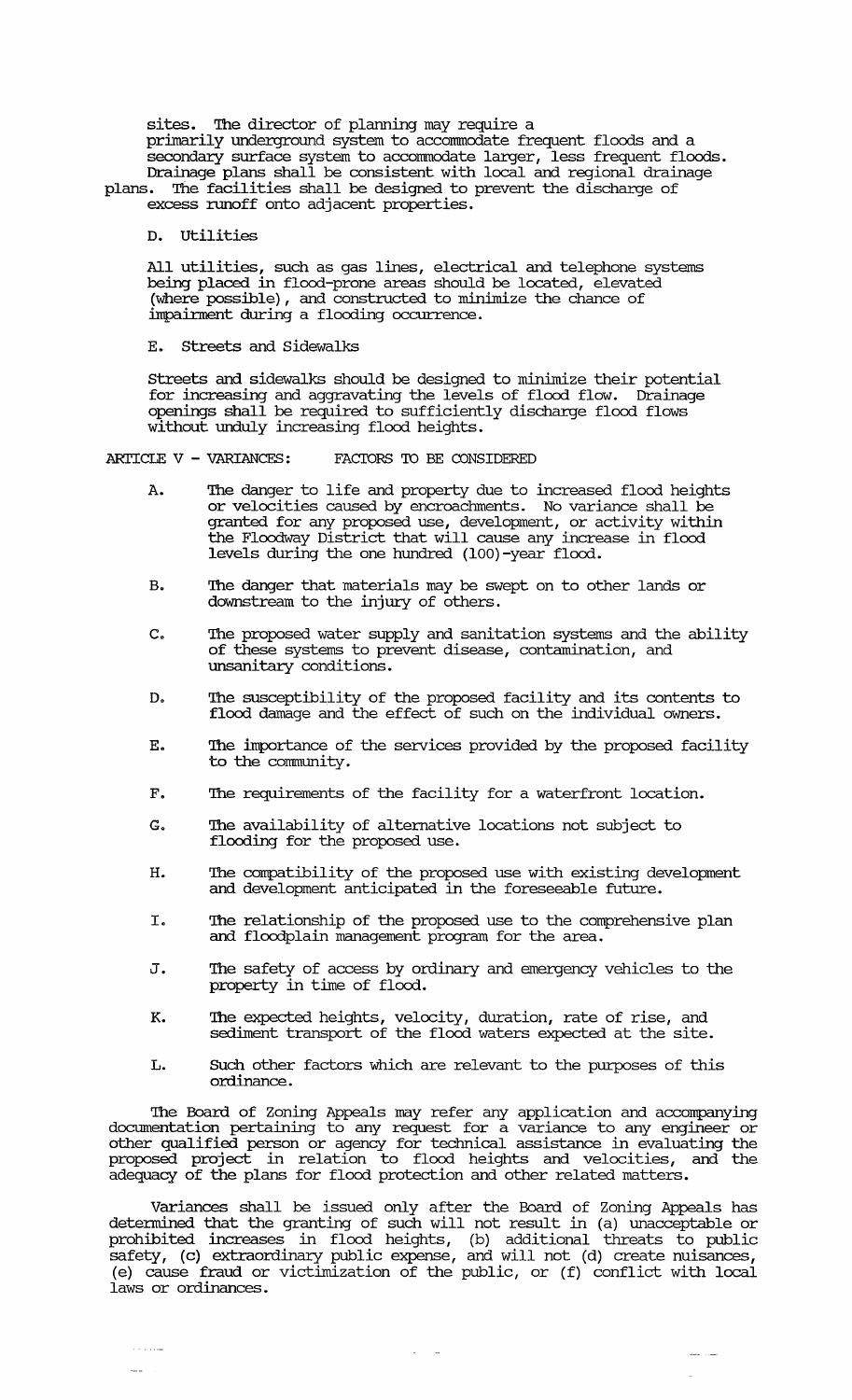variances Shall be issued only after the Board of Zoning Appeals has detennined that variance will be the minimum required to provide relief from any hardship to the applicant.

The Board of zoning Appeals shall notify the applicant for a variance, in writing, that the issuance of a variance to construct a structure below the one hundred (100) -year flood elevation (a) increases the risks to life and property and (b) will result in increased premium rates for flood insurance.

A record shall be maintained of the above notification as well as all variance actions, including justification for the issuance of the variances. Any variances which are issued shall be noted in the annual or biennial report submitted to the Federal Insurance Administrator.

ARTICLE VI - EXISTING STRUCTURES IN FLOODPLAIN DISTRICTS

A structure or use of a structure or premises which lawfully existed before the enactment of these provisions, but which is not in conformity with these provisions, may be continued subject to the following conditions:

- A. Existing structures and/or uses located in the Floodway District not be expanded or enlarged, (unless the effect of the proposed expansion or enlargement on flood heights is fully offset by accompanying improvements).
- B. Any modification, alteration, repair, reconstruction, or improvement of any kind to a structure and/or use located in any floodplain district to an extent or amount of less than fifty (50) .percent of its market value, shall be elevated and/or floodproofed to the greatest extent possible.
- C. The modification, alteration, repair, reconstruction, or improvement of any kind to a structure and/or use, regardless of its location in a floodplain district, to an extent or amount of fifty (50) percent or more of its market value shall be undertaken only in full compliance with the provisions of the Virginia Uniform statewide Building Code.
- D. Uses or adjuncts thereof which are, or become, nuisances shall not be permitted to continue.

# IN RE: PUBLIC HEARING -- C-88-14 - ROBERT A. WILLIAMS

This being the time and place. as advertised in the Progress-Index Newspaper on Wednesday January 4 and January 11, 1989, for the Board of Supervisors to conduct a Public Hearing to consider an application for a conditional Use Permit submitted by Robert A. Williams, Jr., to operate an Auto Sales lot on Route 622 and Route 460, in Ford, Virginia, Parcel 28-33, Zoned A-2.

In February of last year, the Board passed an amendment to the permitted uses of Agricultural District A-2, which allowed Auto Sales screened from view, 200 feet from the right-of-way of the road. Mr. Williams has applied for a Conditional Use permit under these premises.

On January 11, 1989, the Planning Commission took action on C-88-14 and recomnended that the Board of supervisors approve this permit with the conditions that it be screened from view, and that the 200 feet setback be observed, and that no .signs advertising cars or car sales be allowed.

No one spoke in favor of or against the Conditional Use Permit .

. Upon motion of Mr. Moody, seconded by Mr. Robertson, Mr. Bracey, Mr. Harrison, Mr. Moody, Mr. Robertson, Mr. Clay voting "aye",

BE IT RESOLVED BY THE BOARD OF SUPERVISORS OF DINWIDDIE COUNTY, VIRGINIA, that Mr. Robert A. Williams, Jr. is granted a Conditional Use Permit to operate an auto sales lot on his property located on Routes 622 and 460 in Ford, Virginia, Tax Map. Parcel 28-33, and currently zoned A-2 and 400 In Ford, virginia, iax map. Farcer 20-55, and currencry zoned A-2<br>with the condition that all stipulations of the permit be met, that it be

**情况合适的(**)

Book 10 **Page 9** January 18, 1989

r--j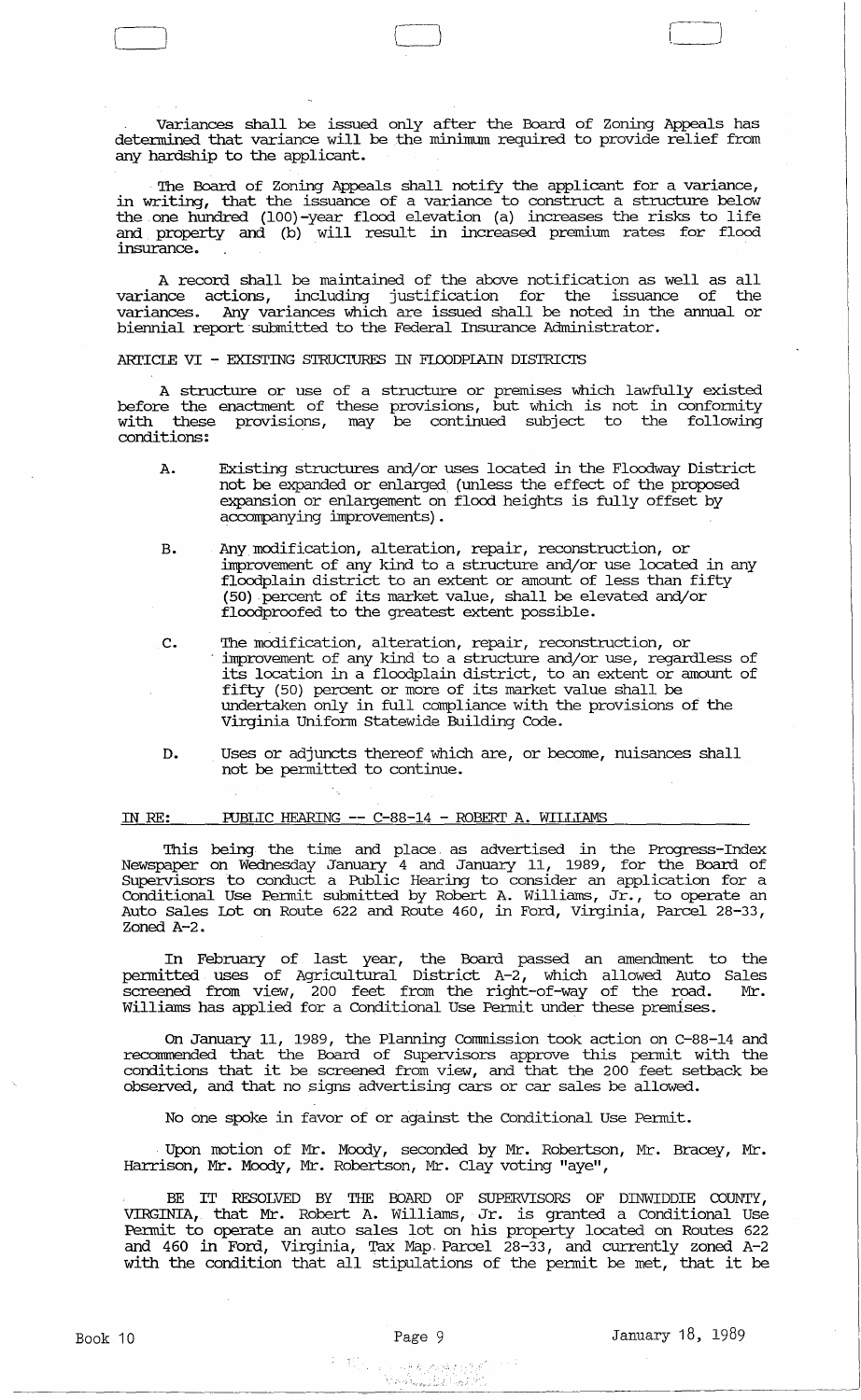screened from view; that there be no advertisements as far as signs of that nature are concerned; and that the 200 feet setback be observed.

#### IN RE: RJBLIC HEARING **--** A-88-40 AND C-88-15 **--** JANEl' CIAY'ION

These two public hearings were continued by the Planning Commission, and therefore will be readvertised at a later date.

IN RE: APPOINTMENTS

Dinwiddie Recreation Advisory Council

 $EXIPACI$  1. Mr. Aubrey Clay recommended Mr. Gilbert Townsend be appointed representative for District 4.

> Upon motion of Mr. Robertson, seconded by Mr. Harrison, Mr. Bracey, Mr. Harrison, Mr. Moody, Mr. Robertson, Mr. Clay voting "aye", the nominations were closed.

> Upon motion of Mr. Robertson, seconded by Mr. Harrison, Mr. Bracey, Mr. Harrison, Mr. Moody, Mr. Robertson, Mr. Clay voting "aye",

> BE IT RESOLVED BY THE BOARD OF SUPERVISORS OF DINWIDDIE COUNTY, VIRGINIA, that Mr. Gilbert Townsend be appointed to the Dinwiddie Recreation Advisory Council as representative for District 4, for a three year term, ending December 31, 1991.

### 2. Petersburg/Dinwiddie Airport Industrial Authority

The appointment for the Petersburg/Dinwiddie Airport Industrial Authority was tabled at the January 4, 1989 meeting. January 31, 1989, it was recommended the appointment February  $1,$  1989 meeting. As the tenn expires be tabled until the

Upon motion of Mr. Harrison, seconded by Mr. Bracey, Mr. Bracey, Mr. Harrison, Mr. Moody, Mr. Robertson, Mr. Clay voting "aye", the appointment for the Petersburg representative was tabled until the next meeting.

### 3. Interim Assistant County Administrator

Mrs. Wendy Quesenberry, Interim County Administrator, advised there was a need for someone to be named as Interim Assistant County Administrator to act in her place and also, someone else authorized to sign County checks. She recommended Mrs. Glenice Townsend.

Upon motion of Mr. Robertson, seconded by Mr. Bracey, Mr. Bracey, Mr. Harrison, Mr. Moody, Mr. Robertson, Mr. Clay voting "aye", Mrs. Glenice Townsend was appointed Interim Assistant County Administrator and is authorized to sign County checks.

### IN RE: RESOIIJTION **--** DISTRIBUTION OF IDITERY FUNDS

The Chairman advised that at the last Board of Supervisors meeting, Mr. Fred Sahl appeared asking that the Board consider preparing a resolution to ask the State Legislature to return the lottery money to each locality. The following resolution was prepared and will be forwarded to Mr. Beasley Jones, Mr. Jay DeBoer, and Mr. Richard Holland.

Upon motion of Mr. Bracey, seconded by Mr. Harrison, Mr. Bracey, Mr. Harrison, Mr. Moody, Mr. Robertson, Mr. Clay voting "aye", the following resolution was adopted:

WHEREAS, the legislature of Virginia has recently enacted Chapter 40 of Title 58.1 of the code of Virginia ("The State Lottery Law"); and,

WHEREAS, by the terms of Section 58.1-4022 of such enactment, all revenues (and interest thereon) are to be deposited to the State Lottery Fund, not to the appropriated except "upon actual and audited collections

EXTRACT

 $EXYRACY$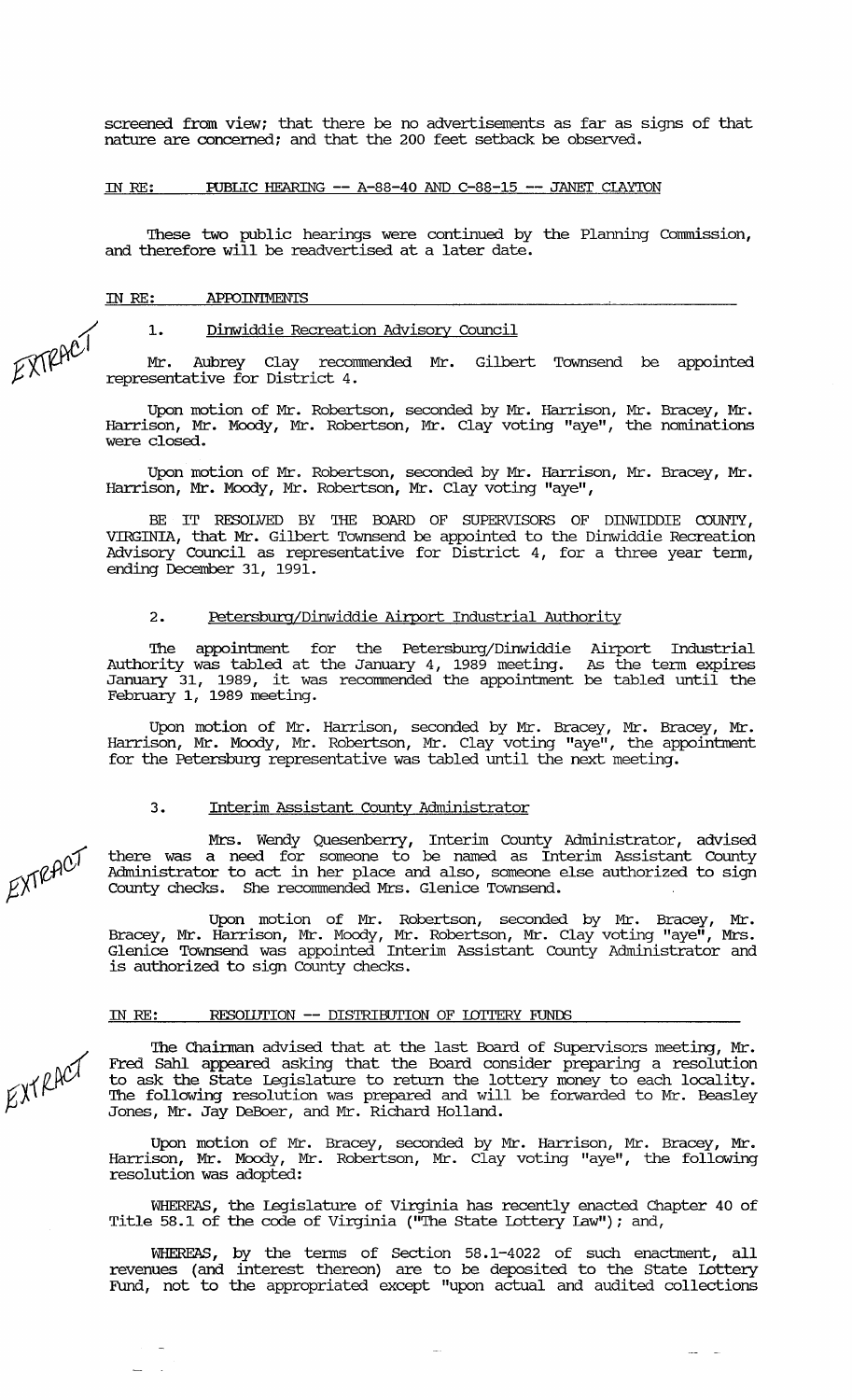.. and shall in no event be predicated upon an estimation of such revenues. "; and,

WHEREAS, it is, in the opinion of the Board of supervisors of Dinwiddie County, Virginia, extremely unwise for the Legislature of Virginia to imperil any necessary state functions by making them dependent upon uncertain future lottery revenues; and,

WHEREAS, the several Counties and cities of the Comnonwealth of Virginia have become, through the growth of under-funded and unfunded state and Federally mandated programs, and because of the end of Federal Revenue Sharing which at one time ameliorated the burden of such programs , unduly dependent upon local taxation, to the great distress of their citizens;

NOW THEREFORE BE IT RESOLVED BY THE OOARD OF SUPERVISORS OF DINWIDDIE COUNTY, VIRGINIA, that the Legislature of Virginia is urgently enjoined to adopt legislation, in the form of an amendment to Section 58.1-4022 (D) requiring the Treasurer of Virginia to transfer to the governing bodies of the several Counties and cities of Virginia, in proportion of their several populations, no later than thirty days after receipt of the funds required by such Section to be paid into the General Fund by the Comptroller, and to be by the governing bodies of such Counties and cities disposed of as to them (and to their citizens) seems best in light of local requirements and needs.

BE IT FURTHER RESOLVED BY THE BOARD OF SUPERVISORS OF DINWIDDIE COUNTY, VIRGINIA, that the County Administrator is directed to forward a true copy of this Resolution to the Honorable Richard J. Holland, Senator, 15th Senatorial District, the Honorable R. Beasley Jones, Delegate, 62nd District, the Honorable Jay W. DeBoer, Delegate,  $\vec{6}$ rd District.

### IN RE: ADVERTISEMENT -- AMENDMENT TO BUSINESS LICENSE TAX

Mr. Jim Cornwell, County Attorney, advised that last year the Business License Tax was adopted. However, there is one group of people who are taxed that he feels should not be and they are the ones who do arts and crafts in their home to be sold at arts and craft shows conducted by goverrnnental bodies or nonprofit clubs or civic organizations. Mr. Cornwell asked permission to advertise an amendment to section 13-1. 3 .

Upon motion of Mr. Bracey, seconded by Mr. Harrison, Mr. Bracey, Mr. Harrison, Mr. Moody, Mr. Clay voting "aye", Mr. Robertson voting "no", Mr. Jim Cornwell is authorized to advertise for a public hearing an amendment to Section 13-1.3 Business License Tax.

### IN RE: RESCUE SQUAD AMBUIANCE

Mrs. Wendy Quesenberry, Interim County Administrator, requested this action be postponed. Before the Board can accept the Certificate for Lease, the ambulance must be received and verified that we have received it. 'Ihe ambulance is due Friday, therefore action will be taken at a later date.

# IN RE: BUDGET & FINANCIAL ASSISTANCE

Mrs. Wendy Quesenberry, Interim County Administrator, asked authorization to contract with Spencer Elmore of Robinson, Fanner, Cox Associates for assistance, when needed, during the budget process. She advised they took tremendous steps last year in working towards re-establishing the County's fiscal position and felt Mr. Elmore played a big role in this. His estimated cost is between \$3,000 and \$4,000, and there is money in the County Administrator's budget to cover this.

Upon motion of Mr., Robertson, seconded by Mr. Harrison, Mr. Bracey, Mr. Harrison, Mr. Moody, Mr. Robertson, Mr. Clay voting "aye",

BE IT RESOLVED BY THE BOARD OF SUPERVISORS OF DINWIDDIE COUNTY, VIRGINIA that Robinson, Fanner, Cox Associates be hired to assist on an as needed basis, in the preparation of the County's 1989-90 Budget, at an estimated cost of \$3,000 to \$4,000.

수 불의

 $\mathcal{L}_{\text{min}}(\cdot)_{\text{max}}$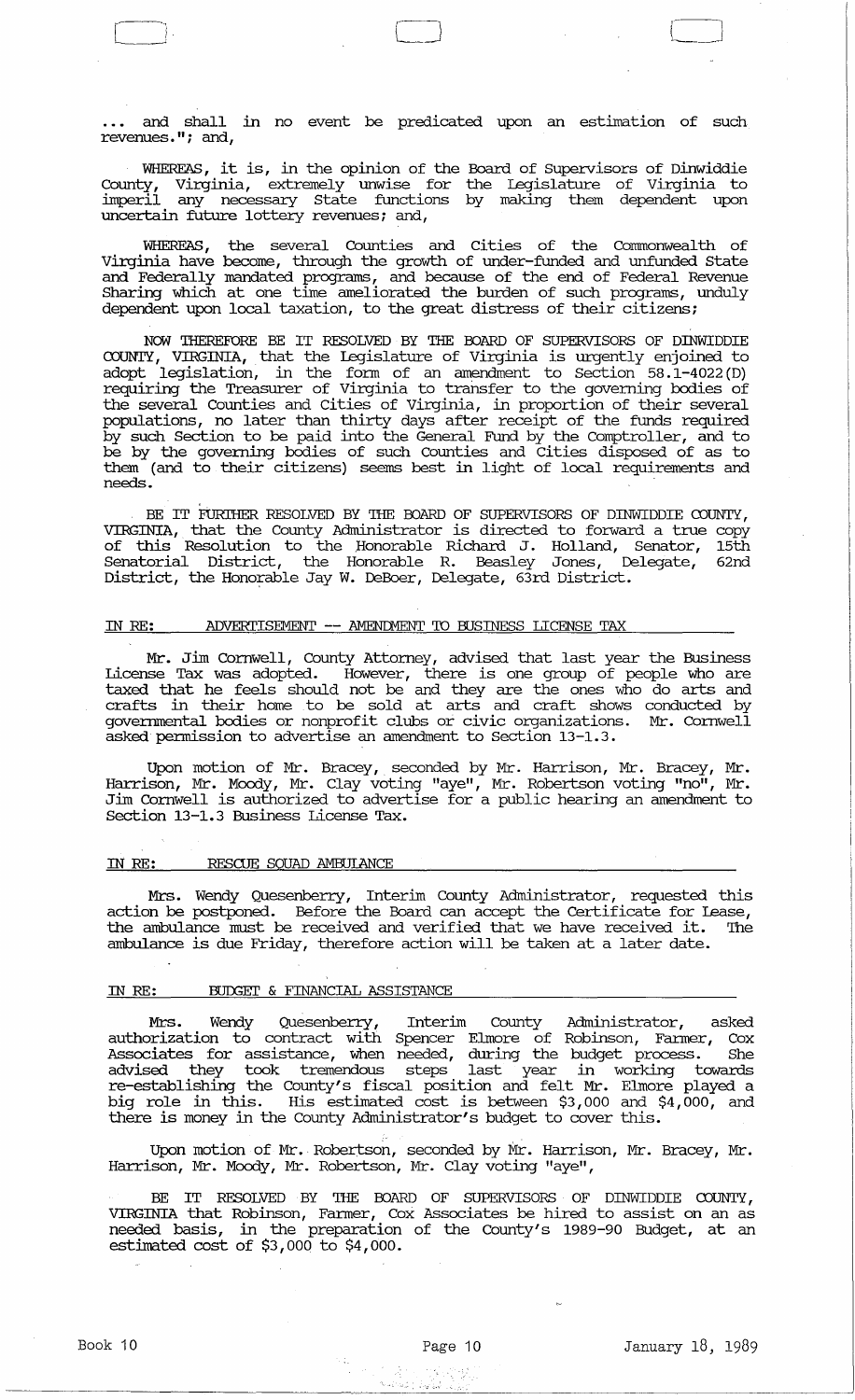#### IN RE: ARBITRAGE lAW AUDIT

Mrs. Wendy Quesenberry, Interim County Administrator, advised that the County was not able to certify last year that they would not be issuing more than \$5 million in bonds, therefore we fall under the Arbitrage law. Basically, any interest earnings above the rate we borrowed at is taxable. To certify this amount, an audit must be done. She recommended Robinson, Fanner, Cox Associates can best do this audit as they are familiar with the County's records. They have quoted a price range of \$1,000 to \$3,500 maximum, depending upon the number of days worked.

Upon motion of Mr. Robertson, seconded by Mr. Bracey, Mr. Bracey, Mr. Harrison, Mr. Moody, Mr. Robertson, Mr. Clay voting "aye",

BE IT RESOLVED BY THE BOARD OF SUPERVISORS OF DINWIDDIE COUNTY, VIRGINIA that Robinson, Farmer, Cox Associates be hired to conduct the audit and prepare the necessary paperwork to comply with the Arbitrage law, at a cost of between \$1,000 to \$3,500 maximum, depending upon the number of days worked.

#### IN RE: IANDFILL TRENCH

Mr. 'Spike' Wells, Acting Director of Sanitation, advised there was a need to finish digging a trench that was started a few months ago and is two-thirds finished. He advised it was too big a job for the landfill tractor to handle. He had contacted three people and received bids from them: Horace Davis - \$3,000; Garland Davis - \$2,844; William Bowen - Unable to bid. After some discussion, Mr. Wells was instructed in future jobs to seek other bulldozing firms and individuals with bulldozers within the County who could assist the Landfill.

Upon motion of Mr. Bracey, seconded by Mr. Moody, Mr. Bracey, Mr . Harrison, Mr. Moody, Mr. Robertson, Mr. Clay voting "aye",

BE IT RESOLVED BY THE BOARD OF SUPERVISORS OF DINWIDDIE COUNTY, VIRGINIA that the bid of \$2,844 submitted by Mr. Garland Davis be accepted to complete the trench work at the Landfill.

Mrs. Wendy Quesenberry, Interim County Administrator, advised that the County was not awarded the bid to contract with Central State Hospital in picking up their trash. The bid was awarded to Bay Disposal, of Norfolk, Virginia. However, Bay Disposal has asked to contract with us to use our landfill, so we will still be taking care of Central State Hospital's trash, even though we won't be picking it up. We have quoted Bay Disposal the price of \$240.00 per load. The containers are currently three years old and re have quoted Bay Disposal the price of \$16,000 for 52 containers, two-thirds of the original cost, based on a nine-year life. Central State Hospital had a contract with the County for \$74,000 per year. With Bay Disposal, the County will contract with them for approximately \$40,000, based on their usage of the Landfill. The County will not be providing the trucks or manpower, so there will be a savings.

### IN RE: OID DOMINION ELECTRIC COOPERATIVE -- TAX EXEMPTION

Mrs. Wendy Quesenberry, Interim County Administrator, advised Old Dominion Electric Cooperative met last Thursday with the Commissioner of Revenue, Mr. Clay and Mrs. Quesenberry to see what kind of taxes they would be facing when they came into the County. They were aware of the County's tax laws and amounts, and knew that the State corporation commission does the assessing of their facilities, equipment and property and that is not up to the County. However, they do fall under the Real Estate rate that is set by the County and they had based their figures on the .80 tax rate. They were interested in the part of the code which allowed local governing bodies to exempt air pollution control equipment for utilities. We asked for cost figures on what the County would be giving up if the County decided to exempt this utility, and this amounted to approximately \$900,000 annually. We advised them we would present this to the board and if the Board chose to consider this, we would have to have authorization to advertise for a public hearing which would decide whether or not to exempt only their air pollution control equipment. We would still be getting approximately \$2.7 million in taxes, even with this exemption.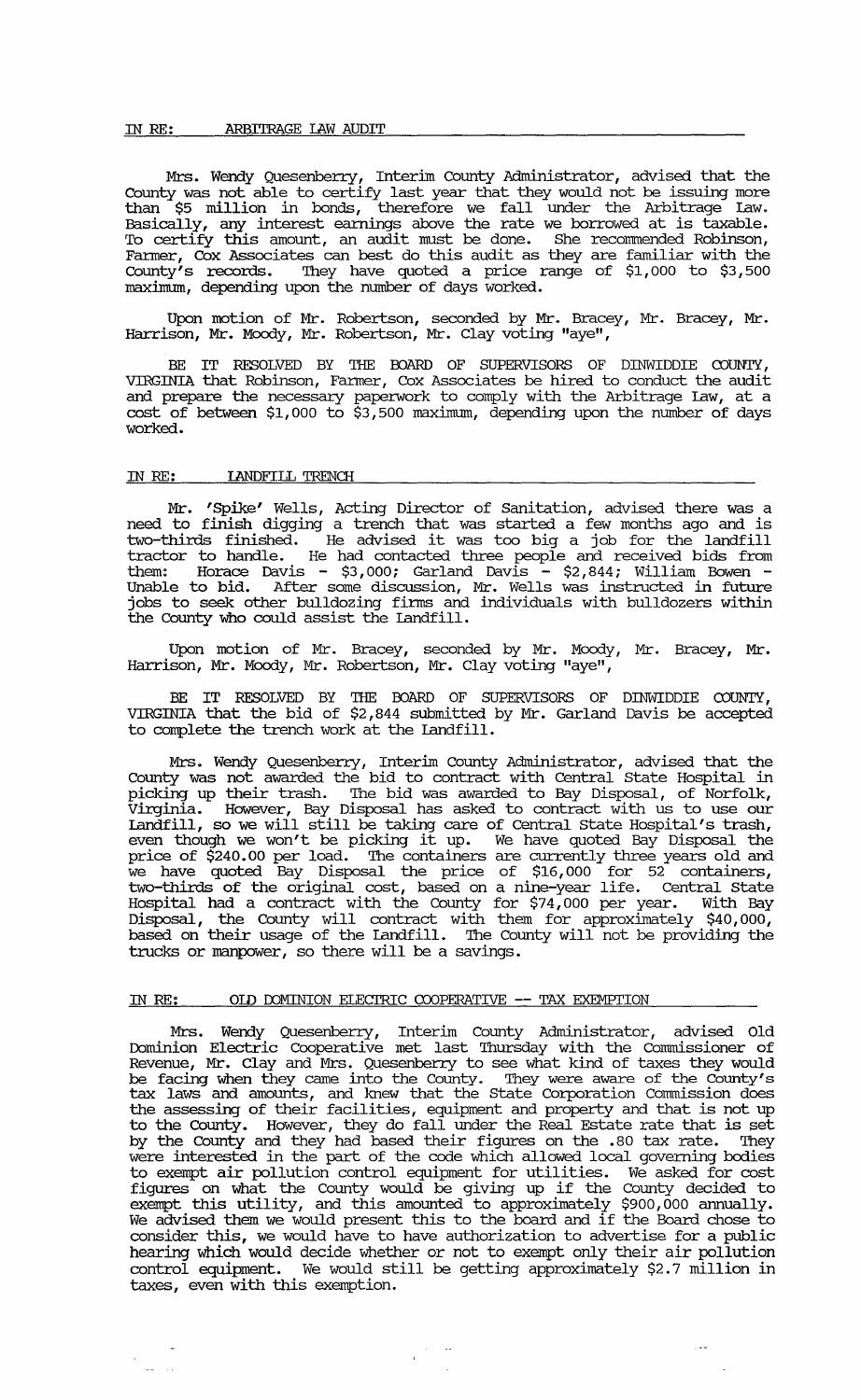Mr. Robertson stated Old Dominion Electric cooperative coming to us was a good sign that we were still being considered. If we said no to this particular request for reduction in taxes of \$900,000, we could lose the entire project, so he would rather get two-thirds of the project and lose one-third, than not get any of the project at all. He strongly urged the Board to give favorable consent to this at the approval level.

Upon motion of Mr. Robertson, seconded by Mr. Harrison, Mr. Bracey, Mr. Harrison, Mr. Moody, Mr. Robertson, Mr. Clay voting "aye", the County Administrator is authorized to advertise for a public hearing on February 15, -1989, . to consider an ordinance for tax exemption on air pollution control equipment for Old Dominion Electric cooperative.

# IN RE: EXECUTIVE SESSION

Upon motion of Mr. Bracey, seconded by Mr. Moody, Mr. Bracey, Mr • Harrison, Mr. Moody, Mr. Robertson, Mr. Clay voting "aye", pursuant to Section 2.1-334 (1), (4) and (6) of the Virginia Freedom of Information Act, the Board moved into Executive Session at 8:52 p.m. to discuss three personnel, one legal, and four industrial matters. A vote having been made and approved, the meeting reconvened into Open Session at  $10:42$  p.m.

# IN RE: RESOIIJTION **--** DINWIDDIE AIRroRI' AUTHORITY

Upon motion of Mr. Moody, seconded by Mr. Robertson, Mr. Bracey, Mr. Harrison, Mr. Moody, Mr. Robertson, Mr. Clay voting "aye", the following resolution was adopted:

WHEREAS, an industry is interested in locating in the Dinwiddie County Airport Park; and,

WHEREAS, this industry will provide employment and contribute to the tax base of Dinwiddie County; and at the same time, enhance the marketability of the Airport Park; and,

WHEREAS, the Dinwiddie County Board of Supervisors is aware of negotiations between the industry and the Airport Authority;

NOW THEREFORE BE IT RESOLVED THAT THE OOARD OF SUPERVISORS OF DINWIDDIE COUNTY, VIRGINIA, encourages the Airport Authority to assist the industry in locating in the Industrial Park; and,

BE IT FURIHER RESOLVED THAT THE OOARD OF SUPERVISORS OF DINWIDDIE COUNTY, VIRGINIA, will assist the Airport Authority through the budgetary process in the location of this industry.

#### IN RE: REDISTRICI'ING PIAN **--** PERMISSION 'TO ADVERI'ISE

Mr. Jim Cornwell, County Attorney, advised that we have been sued by the American civil Liberties Union and other parties and the request was to redistrict Dinwiddie County. He asked the board for permission to advertise for a public hearing on the . proposed redistricting plan for Dinwiddie County, pursuant to those settlement negotiations, to be held February 15, 1989.

Upon motion of Mr. Bracey, seconded by Mr. Harrison, Mr. Bracey, Mr. Harrison, Mr. Moody,. Mr. Robertson,· Mr. Clay voting "aye", the County Attorney is authorized to advertise for a Public Hearing on the proposed redistricting plan for Dinwiddie County, to be held February 15, 1989.

### IN RE: DINWIDDIE COUNTY WATER AUTHORITY - AUTHORIZATION FOR FEASIBILITY STUDY

Upon motion of Mr. Robertson, seconded by Mr. Moody, Mr. Bracey, Mr. Harrison, Mr. Moody, Mr. Robertson, Mr. Clay voting "aye",

NOW THEREFORE BE IT RESOLVED BY THE OOARD OF SUPERVISORS OF DINWIDDIE COUNTY, VIRGINIA, that the Dinwiddie County water Authority is hereby requested to immediately do feasibility studies toward locating and

EXPRET

EXTRACT

 $\label{eq:3.1} \frac{1}{2} \frac{1}{2} \frac{1}{2} \frac{1}{2} \frac{1}{2} \frac{1}{2} \frac{1}{2} \frac{1}{2} \frac{1}{2} \frac{1}{2} \frac{1}{2} \frac{1}{2} \frac{1}{2} \frac{1}{2} \frac{1}{2} \frac{1}{2} \frac{1}{2} \frac{1}{2} \frac{1}{2} \frac{1}{2} \frac{1}{2} \frac{1}{2} \frac{1}{2} \frac{1}{2} \frac{1}{2} \frac{1}{2} \frac{1}{2} \frac{1}{2} \frac{1}{2} \frac{1}{2} \$ 

化学医学

 $\Box$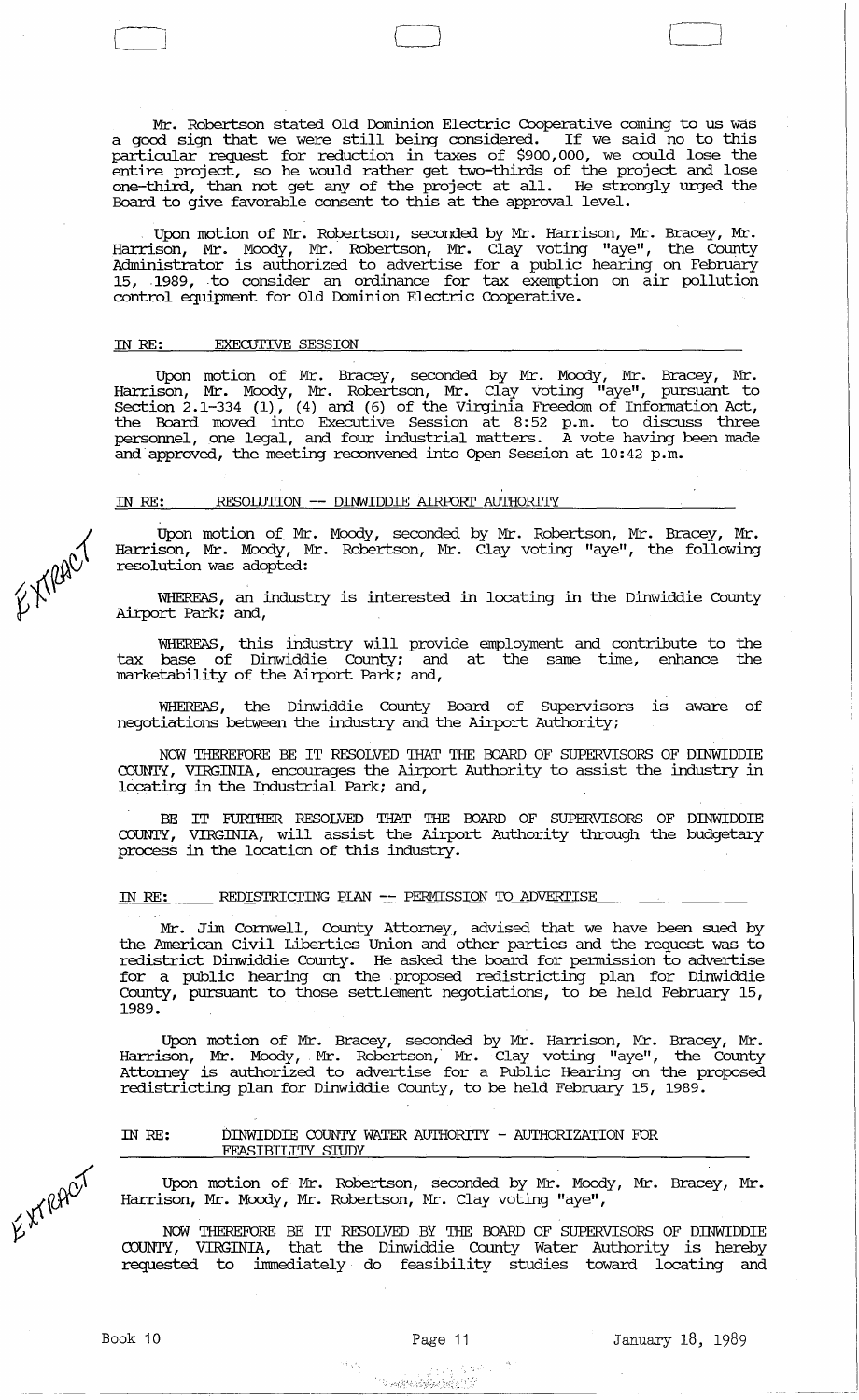constructing a sewer plant for Dinwiddie County, including obtaining the necessary location, pennit and funds for such plant, and

BE IT FURITHER RESOLVED THAT THE BOARD OF SUPERVISORS OF DINWIDDIE COUNTY, VIRGINIA, Shall financially assist the Dinwiddie County Water COUNTY, VIRGINIA, shall<br>Authority in such effort.

IN RE: RESOIDTION **--** INIUSTRIAL ACCESS ROAD FONDS

Upon motion of Mr. Robertson, seconded by Mr. Harrison, Mr. Bracey, Mr. Harrison, Mr. Moody, Mr. Robertson, Mr. Clay voting "aye", the following resolution was adopted:

WHEREAS, the proposed Tex-Ark Joist Company site is served by an undeveloped road at the present time; and

WHEREAS, Tex-Ark Joist Company plans to locate a facility; and

WHEREAS, the County and developers agree to provide the necessary right-of-way at no cost to the Connnonwealth; and

WHEREAS, the location of Tex-Ark Joist Company in Dinwiddie County will aid the economy of the County and area in general; and

WHEREAS, the Board of Supervisors of Dinwiddie County concurs with the use of Industrial Access Funds for this project; and

WHEREAS, Industrial Access Road Funds are available under 33.1-221 of the Code of Virginia to improve or construct access to these industrial sites;

NOW, THEREFORE, BE IT RESOLVED BY THE BOARD OF SUPERVISORS OF DINWIDDIE<br>COUNTY, VIRGINIA, this 18th day of January, 1989, that it does hereby request that the Virginia Department of Transportation Commission commit Industrial Access road funds to relocate, improve and construct an Industrial Access Road to said industrial site.

IN RE: RESOIUTION -- INDUSTRIAL RAIL ACCESS

Upon motion of Mr. Harrison, seconded by Mr. Robertson, Mr. Bracey, Mr. Harrison, Mr. Moody, Mr. Robertson, Mr. Clay voting "aye", the following resolution was adopted:

WHEREAS, Tex-Ark Joist Company has expressed its intent and desire to the Dinwiddie County Board of supervisors to locate its industrial operations in the County, which will involve a capital investment of \$3 million and create 200-250 new jobs; and,

WHEREAS, this business and its operations will require rail access; and,

WHEREAS, this railroad access is anticipated to provide a movement of undetennined rail cars per year; and

WHEREAS, officials of Tex-Ark Joist Company have reported to the County their intent to apply for Industrial Access Railroad Track Funds from the Commonwealth of Virginia + The amount of \$200,000; and,

WHEREAS, Tex-Ark Joist Company has requested that the Dinwiddie County Board of SUpervisors provide a Resolution concerning support for its application for said funds which are administered by the Virginia Department of Transportation;

NOW THEREFORE BE IT RESOLVED THAT THE BOARD OF SUPERVISORS OF DINWIDDIE COUNTY, VIRGINIA, hereby endorses and supports the application of Tex-Ark NOW THEREFORE BE IT RESOLVED THAT THE BOARD OF SUPERVISORS OF DINWIDI<br>COUNTY, VIRGINIA, hereby endorses and supports the application of Tex-;<br>Joist Company for \$200,000 in Industrial Access Railroad Track Funds; and,

BE IT FURTHER RESOLVED THAT THE BOARD OF SUPERVISORS OF DINWIDDIE COUNTY, VIRGINIA hereby makes known its desire and intent to assist the Virginia Department of Transportation in providing the maximum financial assistance to Tex-Ark Joist Company for the purpose of locating its industrial facility in Dinwiddie County.

EXTRACT

 $\not\in\mathbb{X}^{\text{new}}$ 

finended  $\int_{1}^{\pi}$  15, 17<sup>o</sup>

وعاطات

 $\downarrow_{\not\!\!B} \not\!\!B$  .  $'$   $^{\circ}$   $^{\circ}$   $^{\circ}$   $^{\circ}$   $^{\circ}$   $^{\circ}$   $^{\circ}$   $^{\circ}$   $^{\circ}$   $^{\circ}$   $^{\circ}$   $^{\circ}$   $^{\circ}$   $^{\circ}$   $^{\circ}$   $^{\circ}$   $^{\circ}$   $^{\circ}$   $^{\circ}$   $^{\circ}$   $^{\circ}$   $^{\circ}$   $^{\circ}$   $^{\circ}$   $^{\circ}$   $^{\circ}$   $^{\circ}$   $^{\circ}$   $^{\circ}$   $^{\circ}$   $^{\circ}$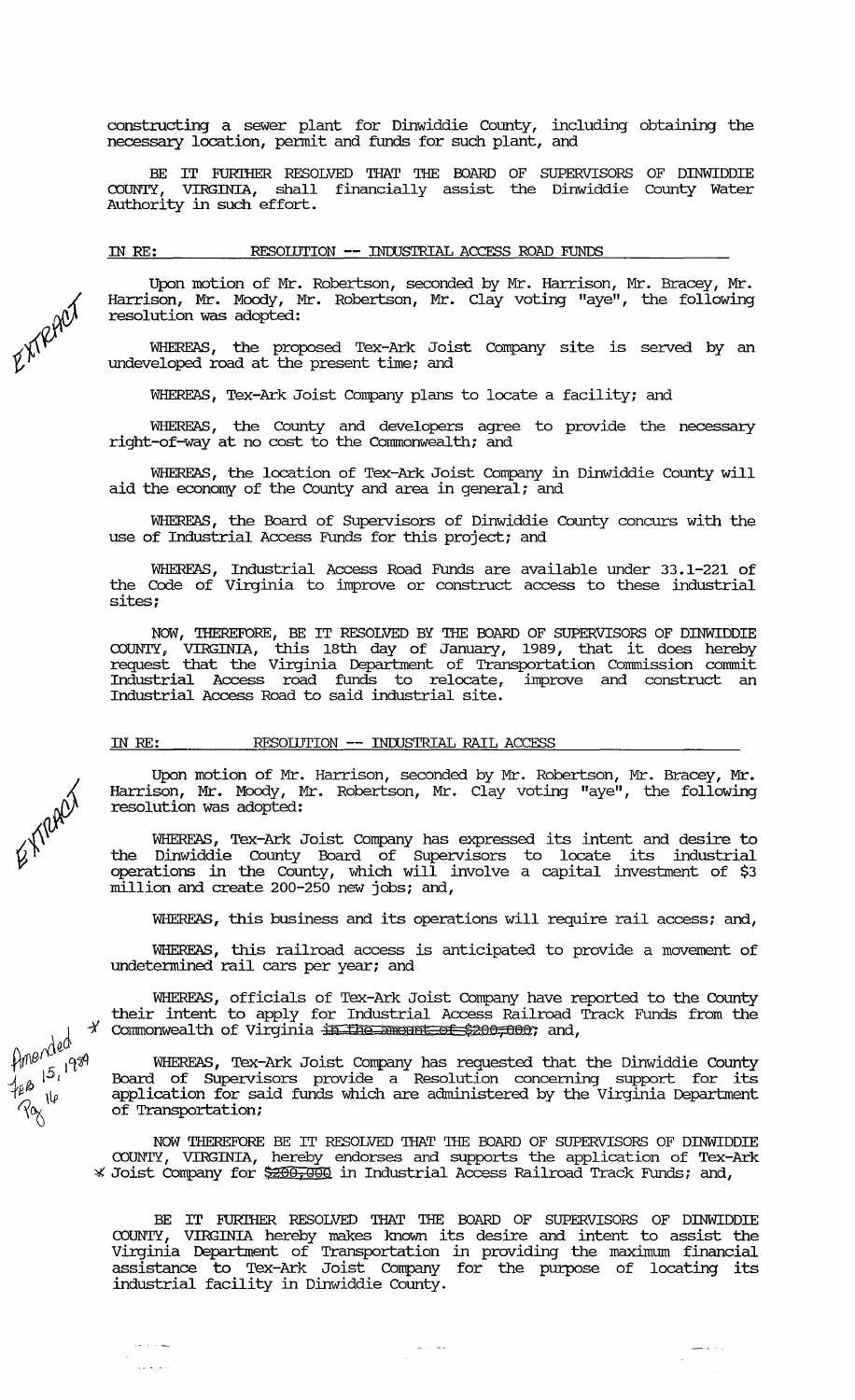# IN RE:· ADJOURNMENT

Upon motion of Mr. Moody, seconded by Mr. Bracey, Mr. Bracey, Mr. Harrison, Mr. Moody, Mr. Robertson, Mr. Clay voting "aye", the meeting was adjourned at 10:55 p.m.

Ll ,--~\

 $\frac{1}{4}$  ,  $\frac{1}{2}$  ,  $\frac{1}{2}$  ,  $\frac{1}{2}$  $\sim$ 

 $\frac{1}{2}$ 

 $\mathcal{P}_{\mathcal{A}}$ 

 $\bar{\gamma}$ 

Aubrey S. Clay<br>Chairman, Board of Supervisors

 $\begin{pmatrix} 1 & 1 \\ 1 & 1 \end{pmatrix}$ 

ATTEST:  $\mathcal{L}$ dy W. Zuisenberry Wendy W. Opesenberry<br>Interim County Administrator  $\mathbb{R}^{2n}$  .

o voj

}'."

Ŵ.